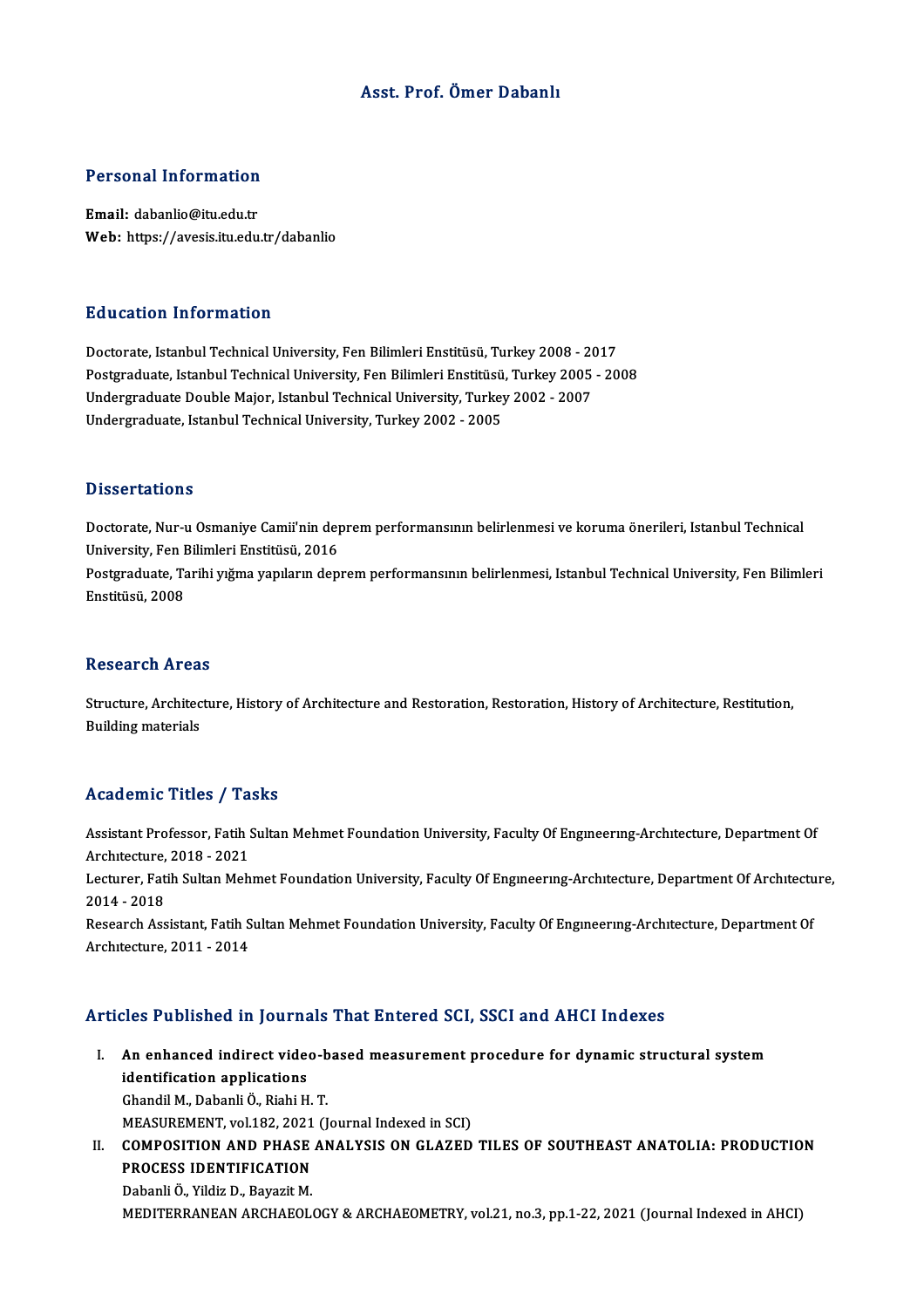### Articles Published in Other Journals

rticles Published in Other Journals<br>I. In situ dynamic system identification of historic masonry monuments based on non-destructive<br>testing In situ<br>In situ<br>testing In situ dynamic system identificat<br>testing<br>DABANLI Ö., KAHYA SAYAR Y., ÇILI F.<br>A (7 ITU Jaurnal of the Faculty of Arch

testing<br>DABANLI Ö., KAHYA SAYAR Y., ÇILI F.<br>A/Z ITU Journal of the Faculty of Architecture, vol.18, no.3, pp.637-651, 2021 (Refereed Journals of Other<br>Institutions) DABANLI Ö.,<br>A/Z ITU Jour<br>Institutions)<br>Victor Huge A/Z ITU Journal of the Faculty of Architecture, vol.18, no.3, pp.637-651, 2021 (Refereed Journal<br>Institutions)<br>II. Victor Hugo'nun Mimari Koruma Düşüncesine Katkıları ve Yıkıcılarla Savaş Makalesi<br>DARANLLÖ Simsek M

Institutions)<br>Victor Hugo'nun Min<br>DABANLI Ö., Şimşek M.<br>ESM <sup>İlmi Anastumalan İ</sup> Victor Hugo'nun Mimari Koruma Düşüncesine Katkıları ve Yıkıcılarla Savaş Makalesi<br>DABANLI Ö., Şimşek M.<br>FSM İlmi Araştırmalar İnsan ve Toplum Bilimler Dergisi, vol.2021, no.17, pp.195-224, 2021 (Other Refereed<br>National Jau

DABANLI Ö., Şimşek M.<br>FSM İlmi Araştırmalar İnsan ve Toplum Bilimler Dergisi, vol.2021, no.17, pp.195-224, 2021 (Other Refereed<br>National Journals) FSM İlmi Araştırmalar İnsan ve Toplum Bilimler Dergisi, vol.2021, no.17, pp.195-224, 2021 (Other Refere<br>National Journals)<br>III. The Original Synthesis of New Construction Technologies in the Beginnings of 20th Century:<br>Arc

National Journals)<br>The Original Synthesis of New Construction Technologies in<br>Architect Kemaleddin's Vakif Han I and Hennebique System<br>Pebanli Ö Architect Kemaleddin's Vakif Han I and Hennebique System<br>Dabanli Ö. MEGARON, vol.16, no.3, pp.402-417, 2021 (Journal Indexed in ESCI)

### Books&Book Chapters

ooks & Book Chapters<br>I. Tuzla Murat Hüdavendigar Camii'ndeki Taşıyıcı Sistem Sorunları, Onarım ve Sağlamlaştırma Önerileri<br>RARANU Ö ts & Book<br>Tuzla Mura<br>DABANLI Ö.<br>in: Pref. Dr. i Tuzla Murat Hüdavendigar Camii'ndeki Taşıyıcı Sistem Sorunları, Onarım ve Sağlamlaştırma Öner<br>DABANLI Ö.<br>in: Prof. Dr. Zeynep Ahunbay'a Armağan: Anıt ve Sitleri Araştırma, Belgeleme, Koruma Yazıları, Mazlum Deniz,<br>Almas Um

DABANLI Ö.<br>in: Prof. Dr. Zeynep Ahunbay'a Armağan: Anıt ve Sitleri Araştırma, Belgeleme, Koruma Yazıları, Mazlum Deniz,<br>Almaç Umut, Kudde Esra, Editor, TMMOB Mimarlar Odası İstanbul Büyükkent Subesi, İstanbul, pp.257-280, in: Prof. Dr. Zeynep Ahunbay'a Armağan: Anıt ve Sitleri Araştırma, Belgeleme, Koruma Yazıları, Mazlum Deniz,<br>Almaç Umut, Kudde Esra, Editor, TMMOB Mimarlar Odası İstanbul Büyükkent Şubesi, İstanbul, pp.257-280, 2021<br>II. Ed

Almaç Umut,<br><mark>Edirnekapı</mark><br>DABANLI Ö.<br>in: Edirnekal Edirnekapı Ayios Yeorgios Kilisesi'ndeki Taşıyıcı Sistem Sorunları ve Sağlamlaştırma Uygulamaları<br>DABANLI Ö.<br>in: Edirnekapı Ayios Yeorgios Kilisesi ve Restorasyonu (2014-2017), Murat Sav - Mehmet Kurtoğlu, Editor, Vakıflar

DABANLI Ö.<br>in: Edirnekapı Ayios Yeorgios Kilisesi ve Restorasyonu (2014-20<br>Genel Müdürlüğü Yayınları No: 133, İstanbul, pp.221-243, 2019<br>Edirnekapı Avies Yeorgies Kilisesi'nde Kullapılan Suvalar in: Edirnekapı Ayios Yeorgios Kilisesi ve Restorasyonu (2014-2017), Murat Sav - Mehmet Kurtoğlu, Editor, Vakı<br>Genel Müdürlüğü Yayınları No: 133, İstanbul, pp.221-243, 2019<br>III. Edirnekapı Ayios Yeorgios Kilisesi'nde Kullan

Genel Müdürlüğü Yayınları No: 133, İstanbul, pp.221-243, 2019<br>Edirnekapı Ayios Yeorgios Kilisesi'nde Kullanılan Sıvala:<br>Önerileri<br>DABANLI Ö., İş M. III. Edirnekapı Ayios Yeorgios Kilisesi'nde Kullanılan Sıvaların Karakterizasyonu, Koruma ve Onarım

Önerileri<br>DABANLI Ö., İş M.<br>in: Edirnekapı Ayios Yeorgios Kilisesi ve Restorasyonu (2014-2017), Murat Sav - Mehmet Kurtoğlu, Editor, Vakıflar<br>Conel Müdürlüğü Yayınları No. 133, İstanbul, pp. 137, 155, 2019 DABANLI Ö., İş M.<br>in: Edirnekapı Ayios Yeorgios Kilisesi ve Restorasyonu (2014-20<br>Genel Müdürlüğü Yayınları No: 133, İstanbul, pp.137-155, 2019

# Gener Muduriugu Yayımarı No: 133, Istanbul, pp.137-155, 2019<br>Refereed Congress / Symposium Publications in Proceedings

efereed Congress / Symposium Publications in Pro<br>I. Geleneksel Ahşap Bina Üretim Tekniklerini Hatırlamak<br>Davali M.S. DARANLLÖ I. Geleneksel Ahşap Bina Üretim Tekniklerini Hatırlamak<br>Develi M. S., DABANLI Ö.

Uluslararası Gelenekten Geleceğe Ahşap Konferansı, İstanbul, Turkey, 09 March 2022, pp.23

- Develi M. S. , DABANLI Ö.<br>Uluslararası Gelenekten Geleceğe Ahşap Konferansı, İstanbul, Turkey, 09 March 2022, pp.23<br>II. Preliminary analysis of a representative historical minaret for preparation to shake table tests<br>Peyre Uluslararası Gelenekten Geleceğe Ahşap Konferansı, İstanbul, Turkey, 09 l<br>Preliminary analysis of a representative historical minaret for pı<br>Bayrak O. F. , İSPİR ARSLAN M., DEMİR C., DALYAN İ., DABANLI Ö., İLKİ A.<br>Eth Inte Preliminary analysis of a representative historical minaret for preparation to shake table tests<br>Bayrak O. F. , İSPİR ARSLAN M., DEMİR C., DALYAN İ., DABANLI Ö., İLKİ A.<br>6th International Conference on Earthquake Engineeri Bayrak O. F., İSPİR ARSLAN M., DEMİR C., DALYAN İ., DA<br>6th International Conference on Earthquake Engineering<br>III. Effects of Stabilizers in Compressed Earth Blocks<br>Saar M. DARANLLÖ, AlBafoi M.
- 6th International Conference on<br>Effects of Stabilizers in Com<br>Saqr M., DABANLIÖ., AlRafei M.<br><sup>9th International Kornis Confore</sup> Saqr M., DABANLI Ö., AlRafei M.<br>8th International Kerpic Conference, Londrina, Brazil, 26 - 27 November 2020 Saqr M., DABANLI Ö., AlRafei M.<br>8th International Kerpic Conference, Londrina, Brazil, 26 - 27 November 2020<br>IV. Natural Ingredients Of Sustainable Earthen Building Material: TheEvidence From Daskyleion<br>Kurtul Vasek E.B. A
- 8th International Kerpic Conference, Londrina, Brazil, 26 27 November<br>Natural Ingredients Of Sustainable Earthen Building Material: T<br>Kurtul Vacek F. P. , ACUN ÖZGÜNLER S., ÇOKAY KEPÇE Ş. S. , DABANLI Ö.<br><sup>9th</sup> Internatio Natural Ingredients Of Sustainable Earthen Building Material: TheEvic<br>Kurtul Vacek F. P., ACUN ÖZGÜNLER S., ÇOKAY KEPÇE Ş. S., DABANLI Ö.<br>8th International Kerpic Conference, Londrina, Brazil, 26 - 27 November 2020<br>Avasefy Kurtul Vacek F. P. , ACUN ÖZGÜNLER S., ÇOKAY KEPÇE Ş. S. , DABANLI Ö.<br>8th International Kerpic Conference, Londrina, Brazil, 26 - 27 November 2020<br>V. Ayasofya'nın Yer Altı Yapılarından Alınan Malzemeler Hakkında Bir De
- 8th International Kerpic Conference, Londrina, Bra<br>Ayasofya'nın Yer Altı Yapılarından Alınan Ma<br>DİKER H. F. , DABANLI Ö., AYSAL N., EĞİLMEZ A. H.<br>HLUSLARARASLAYASOEYA SEMPOZYUMLI İstanbu Ayasofya'nın Yer Altı Yapılarından Alınan Malzemeler Hakkında Bir Değerl<br>DİKER H. F. , DABANLI Ö., AYSAL N., EĞİLMEZ A. H.<br>ULUSLARARASI AYASOFYA SEMPOZYUMU, İstanbul, Turkey, 24 - 25 September 2020